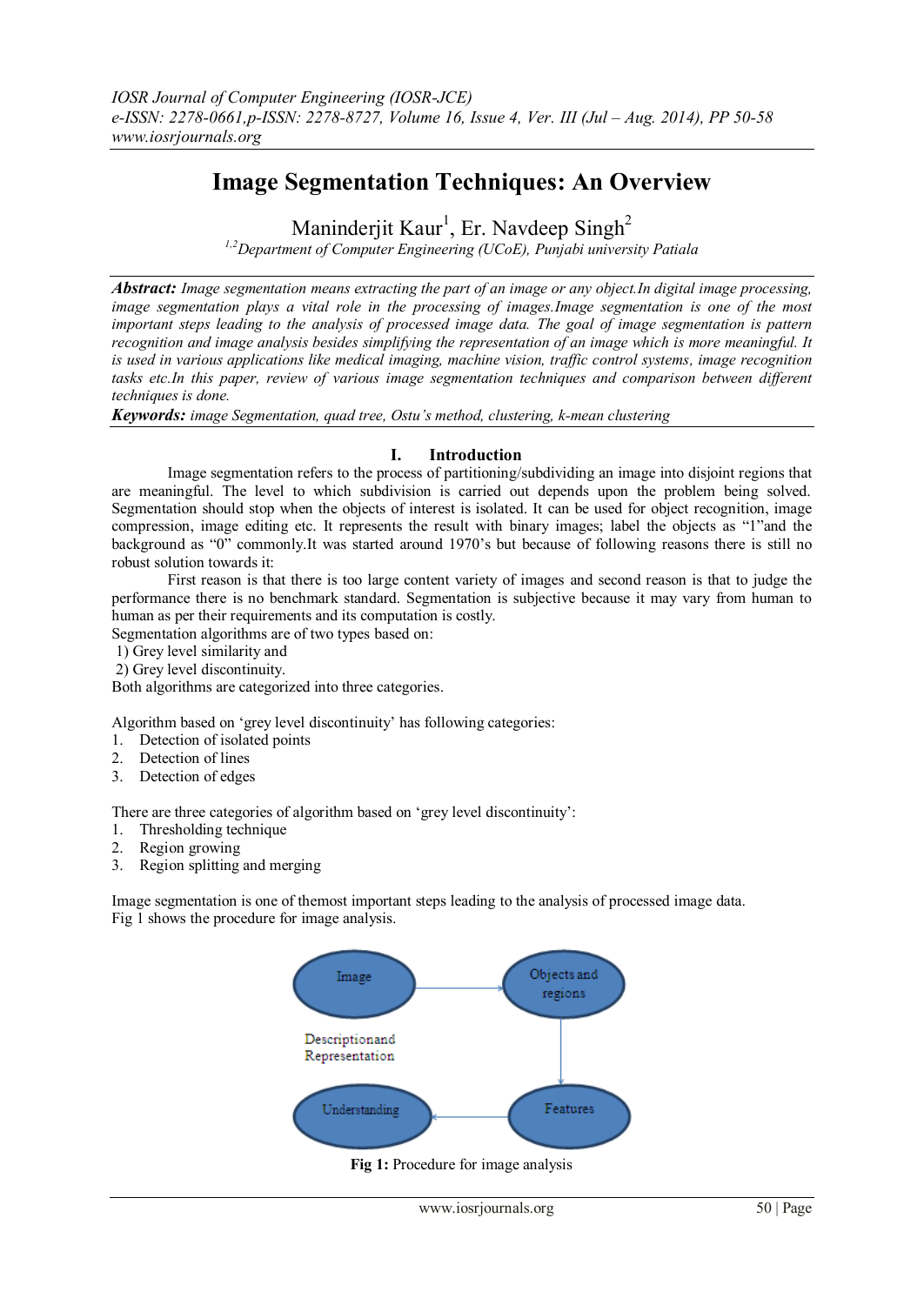There are three steps to extract the information from an image:

- Step 1: Segment the image into objects or regions
- Step 2: Describe and represent these segmented regions in a form which is suitable for computer processing
- Step 3: Recognize and interpret the features of an image

This paper is organized as follows: Section II provides us the information about various image segmentation techniques. Section III is focused on comparison between different approaches to image segmentation, Section IV presents various applications ofimage segmentation and Section V presents the conclusion.

#### **II. Segmentation Techniques**

There are various segmentation techniquesbased on grey level discontinuity and grey level similarity. First we will discuss the various techniques based on grey level discontinuity.

#### **2.1 Grey Level discontinuities:**

**2.1.1. Detection of Point [2]:** Isolated points in an image are those which have abruptly different grey level values than those of its surrounding points. The most common approach to measure the discontinuities is to use a square mask. Mask is moved over the image, at each image point computing the sum of coefficients with the corresponding gray values. If we consider the mask  $3*3$ , response of the mask at any point in the image is:  $R=W_1Z_1+W_2Z_2+W_3Z_3+...+W_9Z_9$ 

$$
g(x,y)=\begin{cases} 1if|R(x,y)|\geq T\\ 0otherwise \end{cases}
$$

2.1.2 Detection of lines [2]: The various masks are used for detecting horizontal line, vertical line, line at +45<sup>°</sup>, line at -45<sup>°</sup> slanting lines). The response is maximum when the masks will pass through the corresponding lines. Various masks can be used for this purpose.

**2.1.3 Detection of Edges [2] [13]:** An edge is a boundary between two regions with relatively distinct grey level properties.

Various operators are used for edge detection:

a) Gradient operator: In gradient First order derivative is used and magnitude of First order derivative is used to detect the presence of edges an image.

$$
\nabla f \equiv \text{grad}(f) \equiv \begin{bmatrix} g_x \\ g_y \end{bmatrix} = \begin{bmatrix} \frac{\partial f}{\partial x} \\ \frac{\partial f}{\partial y} \end{bmatrix}
$$

Magnitude of the gradient vector is:  $\text{mag}(\nabla f) = \sqrt{g_x + g_y}$ 

Direction of gradient vector is:  
\n
$$
\alpha(x, y) = \tan^{-1} \left[ \frac{g_y}{g_x} \right]
$$
\nGradient is given by Schel operator

Gradient is given by Sobel operators, Prewitts operators, Roberts, cross gradient operators.

b) Laplacian operator: In laplacian Second order derivative is used for edge detection in an image. Magnitude of Second order derivative is used to detect whether the edge lies on dark side or light side of an edge.

Laplacian of 2D function  $f(x, y)$  is a second order derivative defined as:

$$
\nabla^2 f = \partial^2 f / \partial x^2 + \partial^2 f / \partial y^2
$$

Issues with Laplacian method are given as:

1) Unacceptably sensitive to noise

2) Magnitude of Laplacian results in double edges

3) Does not provide gradient, so can"t detect edge direction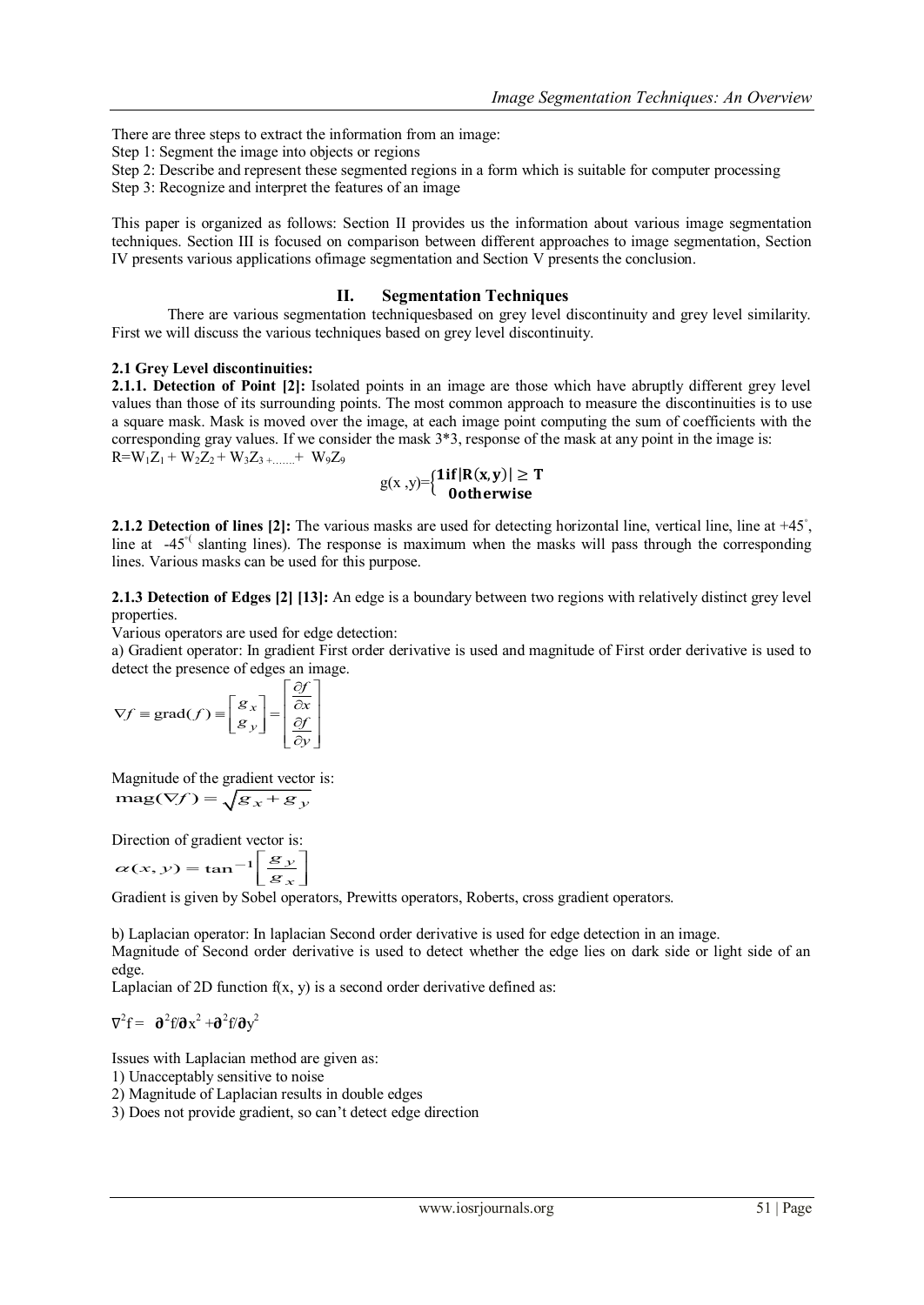# **2.2. Based on Grey Level similarity:**

**2.2.1. Region Oriented Segmentation [2]:**This segmentation technique finds the region of interest directly instead of the boundaries dividing the regions.. This technique [3] uses neighborhood pixel properties. Basic rules for segmentation:

Using segmentation algorithm R is divided into n sub regions R1,  $R_2$ ,  $R_3$   $R_1$  such that

- 1)  $U_{i=1}^n$  Ri=Rindicates that segmentation algorithm is complete in all respects
- 2) Riisconnected region for  $i = 1, 2, 3, \ldots$  n indicates points in region  $R_i$  must be connected.
- 3) Ri ∩ Rj =  $\emptyset$  indicates that region must be disjoint
- 4)  $P(Ri) = T$  indicates that Ri have same intensity
- 5) P(Ri ∪ Rj) = False for any adjacent region Ri and RJ

1) Region growing[2][12]: Grouping the pixels or sub regions into larger regions using pixel aggregation.

Take seed points as starting points, region grow by appending pixels to each seed point those neighboring pixels having similar properties.

The predicate P (property) to be used to include a pixel in either region is that the absolute difference between the gray level of that pixel and the grey level of the seed be less than the threshold value T.

a)Choosetheright"seed"points;

b) Selectasetofsimilarity criteria;

c)Setupastoppingrule

Problems in region growing technique are given below:

1) Selection of the seeds points

2) Criteria of similarity

• Gray level's similarity / connectivity / texture / moments

3) Formulation of a stopping rule

• Growing a region should stop when no more pixels satisfy the criteria for inclusion in that region Fig 2 represents the grouping of sub regions into larger regions i.e. region growing



**Fig 2:** Region Growing

**2) Region splitting and merging[2] [11]:**An image is initially divided into set of arbitrary sub images of disjoint regions and then merges and/or split operation is carries out based on certain criteria.

Let R represent the entire region and predicate P (Ri) is used to check the conditions. For any region Ri for  $i =$ 1 to 4, P(Ri)= T is applied and if it is false then subdivide the region into smaller and smaller quadrants. It is represented by quad tree.

Procedure:

- a) Split the given region Ri into four disjointed quadrants when  $P(Ri) = false$
- b) Merge any adjacent regions RjandRk forwhich P(Rj ∪Rk ) = true
- c) Stop when no further merging or splitting is possible.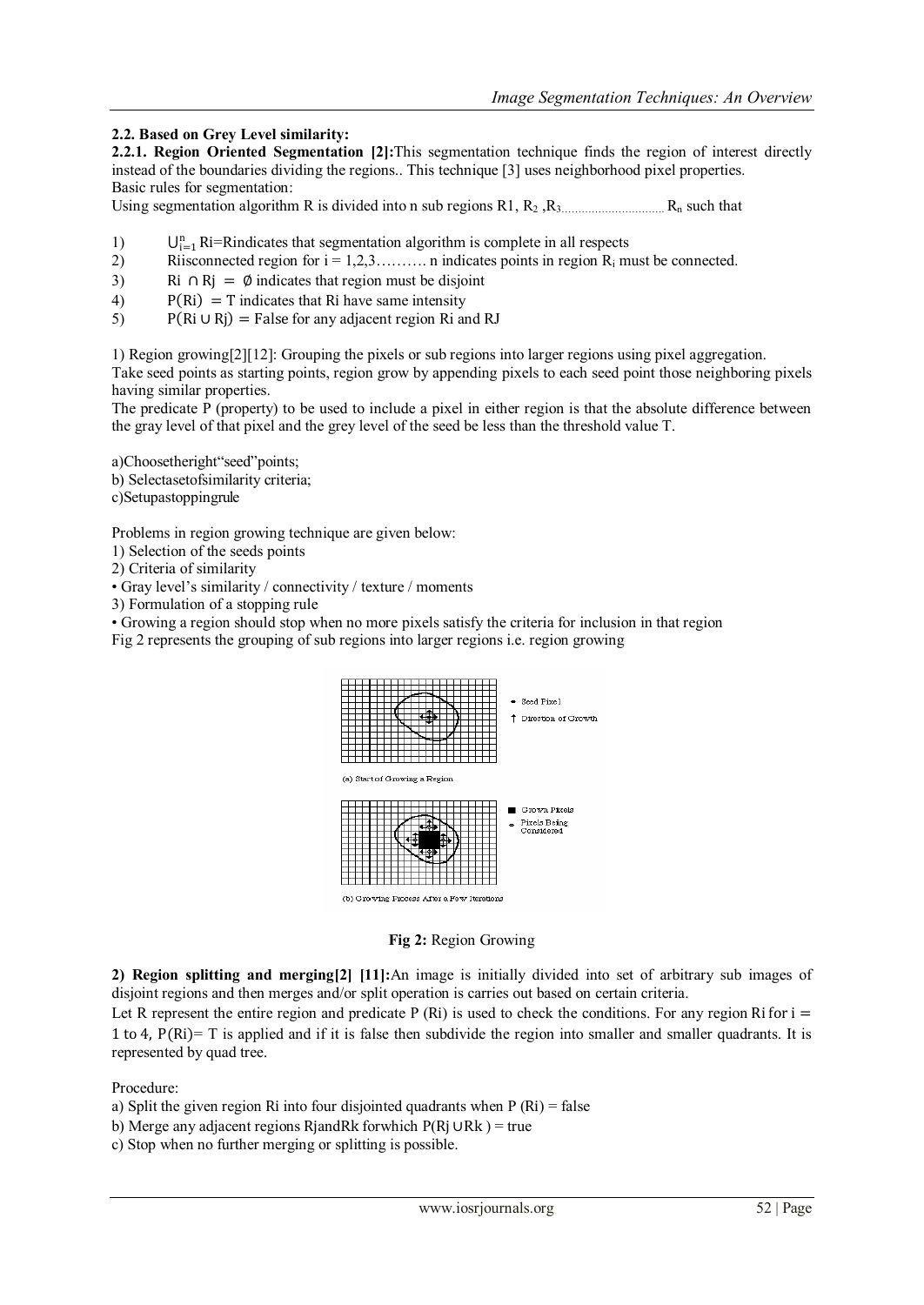Fig 3 [2] represents split and merge technique by making quad tree.



**Figure 3:** Quad tree

2.2.2 Clustering:Clustering (data grouping) is an initial procedure in image processing. It is an unsupervised learning task (use no training stages rather train themselves using available data). Clustering is mainly used when we know the classes are in advance. Pixels having similar properties are grouped into same cluster andsimilarity criteria are defined between pixels. The pixels are grouped into clusters and it is based on the principle that there is maximum intra class similarity and minimum the inter class similarity.

This technique has following types:

1) The [K-means algorithm](http://en.wikipedia.org/wiki/K-means_algorithm) is an [iterative](http://en.wikipedia.org/wiki/Iterative) technique that is used to [partition an image](http://en.wikipedia.org/wiki/Cluster_analysis) into K clusters. The basic [algorithm](http://en.wikipedia.org/wiki/Algorithm) is:

a)In this firstly centroids are assumed and according to that clustering is done.

b) Recompute the centroid by taking the mean of each cluster.

c) After recomputing the centroids, new clusters are obtained

d) This procedure continues until centroids are not changed and at last we obtain the final clusters

Fig 4 [5] shows how to make clusters.



**Figure 4:** Clustering

Advantage of k-mean clustering: k-mean clustering is easy to implement Hierarchical clustering is another type of clustering method which is explained below:

2) Hierarchical clustering [10]:We have given a set of N items to be clustered, and an N\*N distance (or similarity) matrix, the basic process of Johnson's (1967) hierarchical clustering is this:

1. In first step assigning each item to a cluster, so that if we have N items, we now have N clusters, each cluster containing just one item. Suppose the distances (similarities) between the clusters the same as the distances (similarities) between the items they contain.

2. Find the closest or most similar pair of clusters and merge them into a single cluster, so that now we have one cluster less.

3. In third step, compute distances (similarities) between the new cluster and each of the old clusters.

4. Repeat steps 2 and 3 until all items are clustered into a single cluster of size N.

3) Fuzzy basedclustering segmentation[4][5][10]:

Inimagesegmentation,analysis,andotherlevelsofimageprocessing,uncertainty isa main factorthat leadstounfavorableresultsforfixedalgorithms. Going further,theresultofprecedingprocessingwillinfluencethe performanceofsubsequentprocessing,whichasksforcertain

degreeofflexibility(fuzzycharacteristic)inimageprocessing algorithms.FuzzySet Theorycan beusedin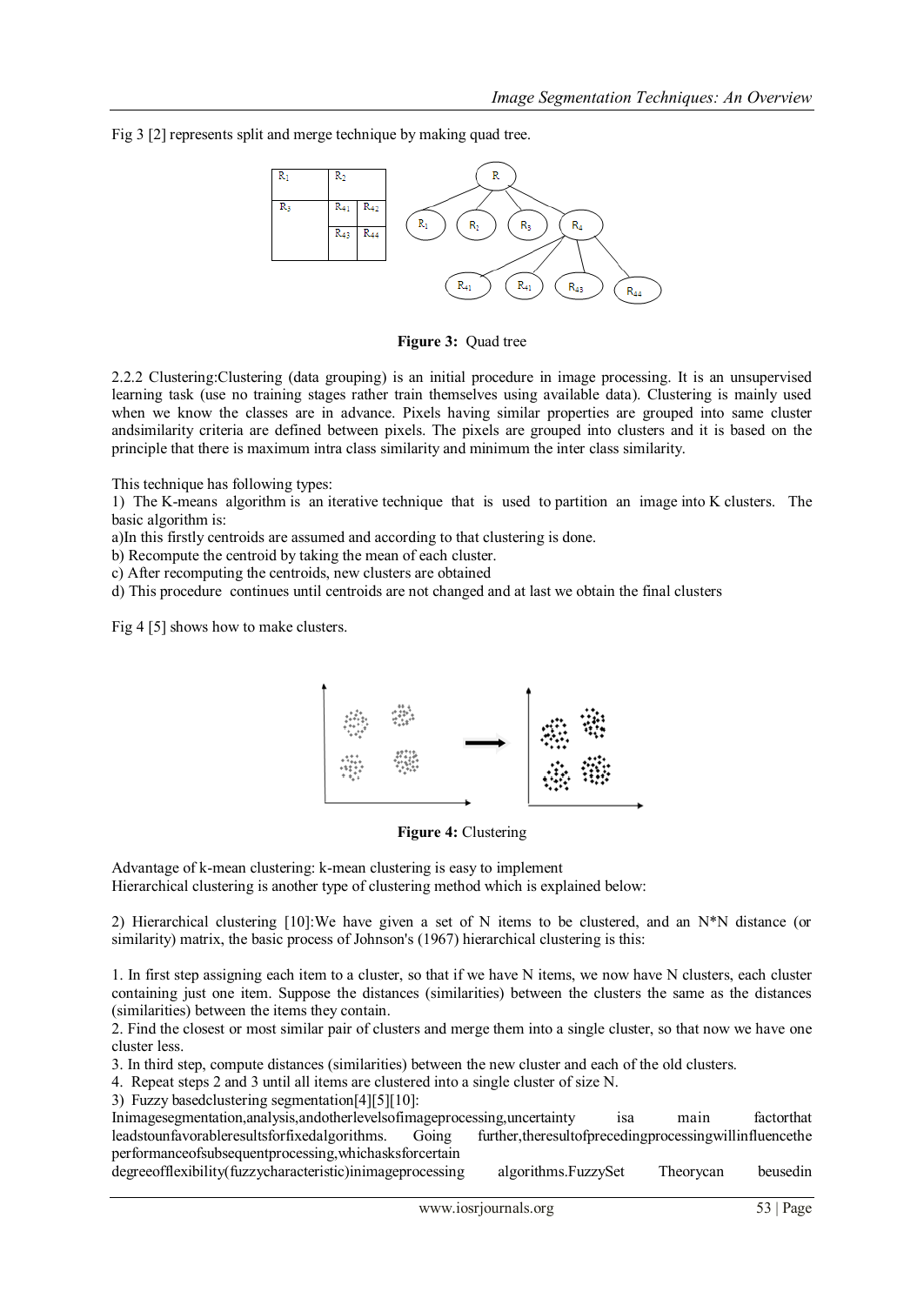clusteringandit allows fuzzy boundaries to existbetweendifferent clustering.Themaindrawbackofthisalgorithmisthatitis difficulttoconfirm theattributeoffuzzymembersanditis complicatedforcalculatingin thisalgorithm.

Fuzzy membership function can be used to represent the degree of some properties and fuzzy IF-THEN rules can be used to perform approximate inference

2.2.3.Thresholding[12]:Itisimportant for segmentation. This is the simplest segmentation technique based on the values of pixels. It is an operation in which a reference grey level is selected using histogram such that that the object and background can be separated.

Fig 5 [10] shows thresholding using histogram.



**Figure 5:** Thresholding using histogram[10]

There are more than one threshold values in multilevel thresholding and having multiple light objects on dark background. Using this technique,

multilevel images are converted into binary images by choosing proper threshold value T which is used to divide an image pixel into different regions and is used to separate the objects from background.

With threshold value, gray values of an image are compared and foreground & background portions are separated.

1;if f(x,y) $\geq$ T (object) & 0; if(x,y)  $\leq$  T (background)

1)Ostu"s Method [9 [11]]: It automatically performs clustering based thresholding (global).It converts gray level image to black and white.Ostu, try to minimize the intra class variance or maximize the inter class variance.

## $\sigma^2$ **between** $(T) = W_b W_f(\mu_b - \mu_f)$  $\sigma^2$ <sub>within</sub>  $= W_b \sigma^2 + W_f \sigma^2$

Where  $\sigma^2$  denotes variance

W and uare the weight and mean of pixels of background and object respectively. It is easier to find out the variance between the classes.

Fig 6 [9] shows the histogram of given image



**Figure 6:** Histogram of an image<sup>[9]</sup>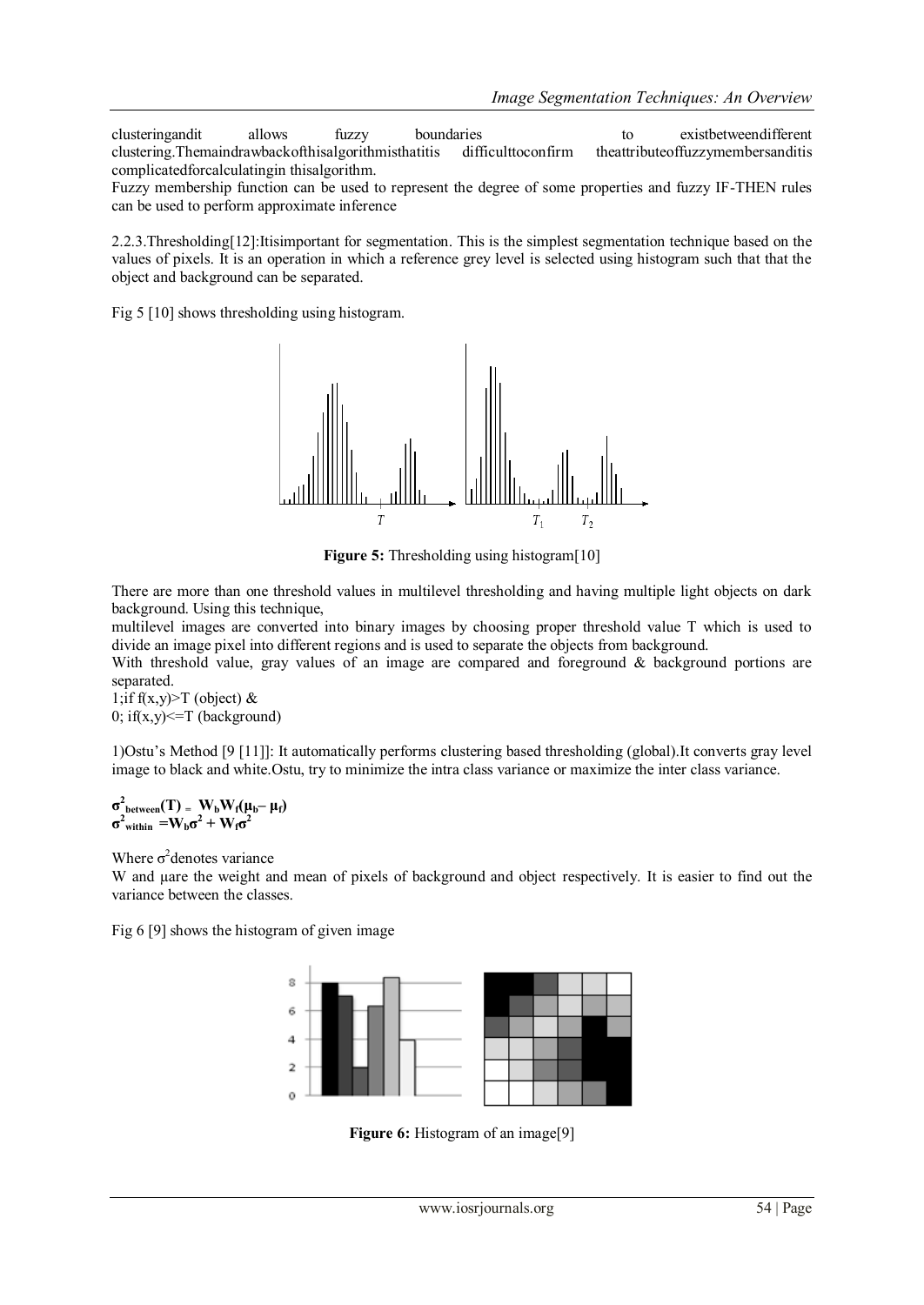## **Background**

Fig 7 [9] represents the values of background pixels



Here, Threshold is taken as 3

Weight  $W_b = \frac{8+7+2}{36} = 0.4722$ 36 Mean  $\mu_b = \frac{(0 \times 8) + (1 \times 7) + (2 \times 2)}{17} = 0.6471$ 17 Variance $\sigma_b^2 = \frac{((0-0.6471)^2 \times 8) + ((1-0.6471)^2 \times 7) + ((2-0.6471)^2 \times 2)}{17}$ 17  $=0.4637$ 

#### **FOREGROUND**

Fig 8 [9] represents the values of foreground pixels



**Fig 8:** Foreground Pixels

Weight  $W_f = \frac{8+9+4}{36} = 0.5278$ 36 Mean  $\mu_f = \frac{(3 \times 6) + (4 \times 9) + (5 \times 4)}{10} = 3.8947$ 19 Variance $\sigma_f^2 = \frac{((3-3.8947)^2 \times 6) + ((4-3.8947)^2 \times 9) + ((5-3.8947)^2 \times 4)}{17}$ 17  $=0.5152$ Within Class Variance  $\sigma_w^2 = W_b {\sigma_b}^2 + W_f {\sigma_f}^2$  $= 0.4772 \times 0.4637 + 0.5278 \times 0.515$   $= 0.4909$ 

Table 1 [9] shows the values of threshold values of "within class variance" and "between class variance" at T=3

| <b>Table 1:</b> Threshold values |                        |                     |                  |                      |                       |                           |  |
|----------------------------------|------------------------|---------------------|------------------|----------------------|-----------------------|---------------------------|--|
| Threshold                        | $T=0$                  | $T=1$               | $T=2$            | $T=3$                | $T = 4$               | $T=5$                     |  |
| Within                           | $\cdot$ w <sup>=</sup> | $\sigma_{w} =$      | $\sigma_{w}$ =   | $\sigma_{w}^2$       | $\sigma_{\text{w}} =$ | $\sigma_{w} =$            |  |
| class                            | 3.119                  | 1.526               | 0.55             | 0.49                 | 0.977                 | 2.249                     |  |
| variance                         |                        |                     | 61               | 09                   |                       |                           |  |
| Between                          | $\sigma_{\rm B}^2=0$   | $\sigma_{B}^{\sim}$ | $\sigma_{B}^2$ = | $\sigma_{\rm B}^2$ = | $\sigma_{B}^{\sim}$   |                           |  |
| class                            |                        | 1.592               | 2.56             | 2.62                 | 2.141                 | $\sigma_{B}^2$ =<br>0.870 |  |
| variance                         |                        |                     | 35               | 87                   |                       |                           |  |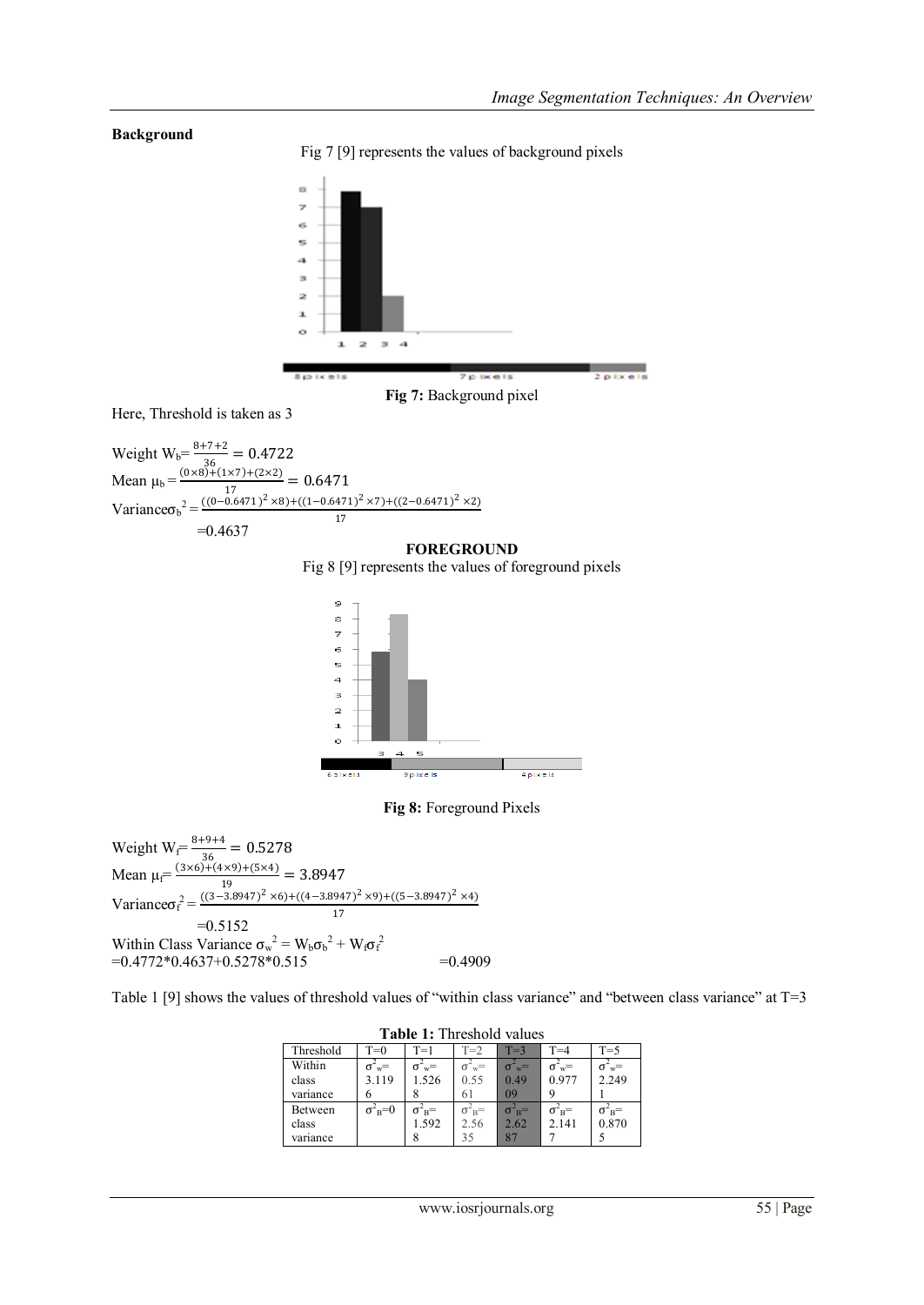2) Iterative Thresholding [9]:In this method an initial value of threshold is assumed. The way for selecting a threshold value T follows these steps according to this algorithm:

1. An assumed T is the average of minimum and maximum intensity value (not fixed, any value can be chosen as initial T).

2. An image is partitioned into two pixels regions using value of T, T1 (all pixel values<T) andT2 ( all pixel values>T).

3. Calculate the average intensity values n1 and n2 of regions T1 and T2 respectively.

4. Compute a new value of T as

 $T = (n1+n2)/2$ 

5**.** Repeat steps from 2 to 4 until difference between two successive values of T is minimal.

Application:Best suited for bimodal images

Advantage:This method is best suited for an image which has two data peaks (bimodal image). Its success is dependent on how well the histogram of an image can be partitioned.

Disadvantage: Its performance decreases for images having various illuminations.

2.2.4. Neural-networks based segmentation [10][12]:

An artificial neural network isuse to solve the medical image segmentation. It is totallydifferent fromother conventionalsegmentation algorithms.

Inthis algorithm, animageisfirstlymappedintoaneuralnetwork whereeveryneuron standsforapixel. Then,weextractimageedgesbyusingdynamicequationstodirectthestate ofevery neurontowards minimumenergydefined by neural network.

A neural net is an artificial representation of human brain that tries to simulate its learning process. An artificial neural network is often called a neural network or simply neural net.

Neuralnetworkbasedsegmentation havethreebasic characteristics [12]:

1)It is suitableforreal-time application because of its high parallel ability and fast computing capability

2)This algorithm is abletoestablishmodelingforanyprocess because it has high interaction amongprocessing units 3) It isinsensitivetonoise because of satisfactory robustness.

Advantages:

1. There is no need to write complicated programs.

2. It can fully utilize the parallel nature of neural networks

Disadvantage:

1) Overtraining should be avoided and;

2) Training time is long

III. Comparative analysis of various image segmentation techniques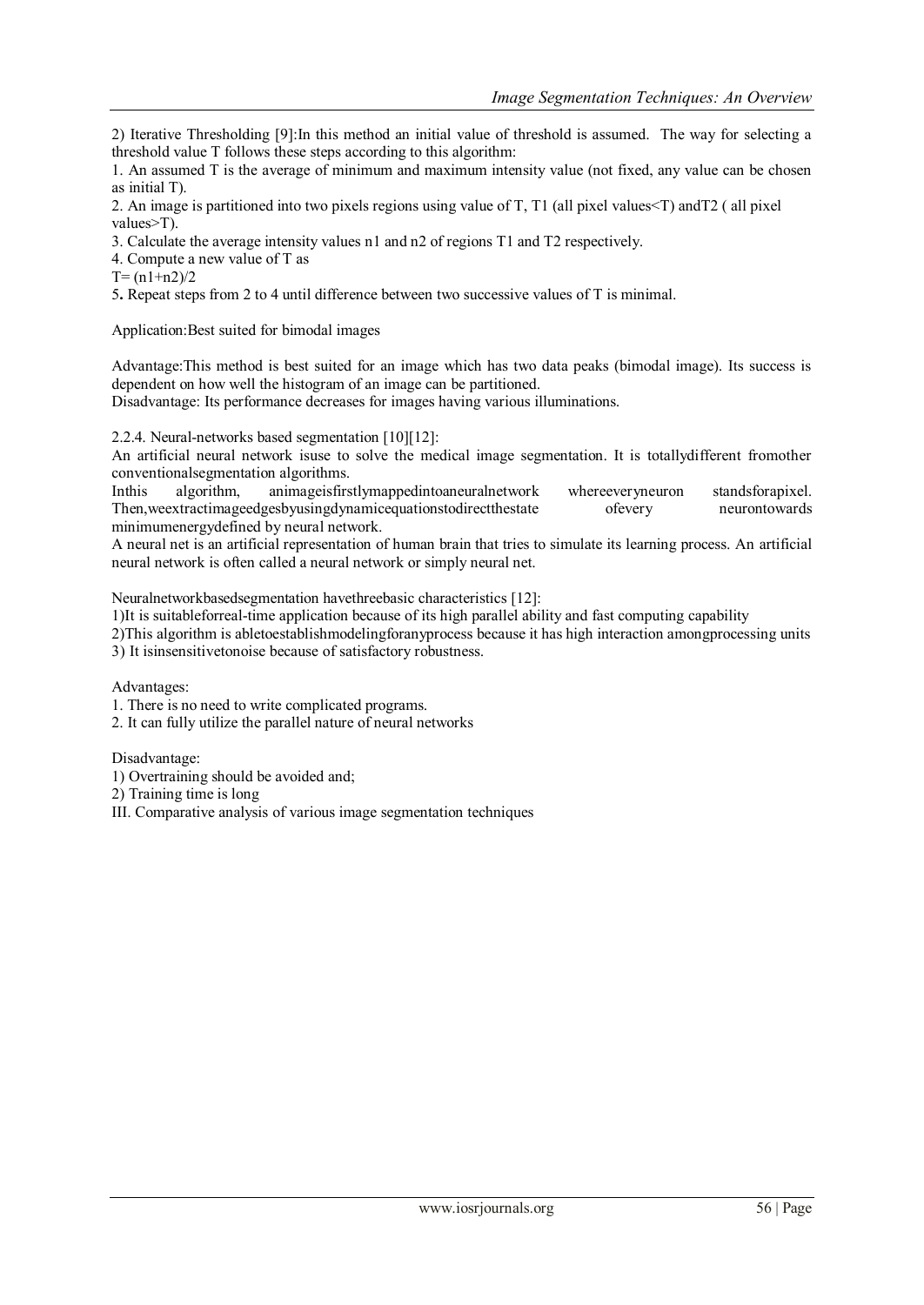| <b>Segmentatio</b><br>n                                           | Method<br><b>Descriptio</b>                                                                                                                                                                    | Advantag<br>es.                                                                                                                                                                                     | <b>Disadvantag</b><br>-es                                                                                                                                                                     |  |
|-------------------------------------------------------------------|------------------------------------------------------------------------------------------------------------------------------------------------------------------------------------------------|-----------------------------------------------------------------------------------------------------------------------------------------------------------------------------------------------------|-----------------------------------------------------------------------------------------------------------------------------------------------------------------------------------------------|--|
| Techniques<br>1. Edge<br>d etection<br>technique<br>[2] [10] [13] | n<br>It is based<br>on the<br>detection of<br>discontinuit<br>v and it<br>tries to<br>locate<br>points with<br>more or<br>less abrupt<br>changes in<br>gray level                              | It works<br>well for<br>those<br>which<br>images<br>having<br>good<br>contrast<br>between<br>regions                                                                                                | 1.Less<br>immune to<br>noise than<br>other<br>techniques<br>2. It doesn't<br>work well if<br>there are<br>large no. of<br>edges and<br>edges are ill<br>defined                               |  |
| 2. Region<br>based<br>technique<br>[2] [10] [12]                  | In this,<br>Grouping<br>of Pixels<br>into<br>homogeneo<br>us regions.<br>And it<br>includes<br>region<br>growing,<br>region<br>splitting,<br>region<br>merging or<br>their<br>combinatio<br>n. | 1. More<br>noise<br>immune<br>than edge<br>detection<br>approach.<br>2. It works<br>well when<br>region<br>homogenei<br>ty criterion<br>is easy to<br>define.                                       | 1. It is quite<br>expensive<br>both in<br>computation<br>al time and<br>memory<br>2. Selection<br>ofseed<br>points and<br>the order in<br>which<br>regions are<br>to examines<br>is difficult |  |
| 3. Thresh-<br>olding[2][10]<br>[12]                               | It requires<br>that the<br>histogram<br>of an image<br>has a no. of<br>peaks and<br>each peak<br>corresponds<br>to a region                                                                    | 1. It does<br>not require<br>a prior<br>informatio<br>-n of the<br>image<br>$2.$ It has<br>less<br>computatio<br>nal<br>complexity                                                                  | 1. It does not<br>work well<br>for an image<br>without any<br>obvious<br>peaks or with<br>broad and<br>flat valleys;                                                                          |  |
| 3.1. Ostu's<br>method [9]                                         | Automatically<br>performs<br>clustering<br>based<br>thresholding<br>(global).                                                                                                                  | 1. It is a<br>simplest<br>approach<br>2.automaticay<br>performs<br>clustering<br>based<br>thresholding                                                                                              | It is time<br>consuming                                                                                                                                                                       |  |
| 3.2.<br>Iterative<br>Thresholdin<br>в                             | An initial<br>value of<br>threshold is<br>assumed.                                                                                                                                             | Best suited for<br>bimodal<br>images                                                                                                                                                                | Its performance<br>decreases for<br>images having<br>various<br>illuminations.                                                                                                                |  |
| 5.Neural<br>Network<br><b>technique</b><br>[10] [12]              | It uses neural<br>networks to<br>perform<br>classification<br>or data<br>clustering                                                                                                            | 1. There is no<br>need to write<br>complicated<br>programs.<br>2. It can fully<br>utilize the<br>parallel nature<br>of neural<br>networks                                                           | Overtraining<br>should be<br>avoided and<br>Training time is<br>long                                                                                                                          |  |
| 6. Clustreing<br>[10]                                             | Grouping of<br>pixels is done<br>based on<br>similarity<br>criteria                                                                                                                            | 1. k-mean<br>clustering is<br>easy to<br>implement<br>Its time<br>complexity is<br>$Q(n)$ , where $n$<br>is the number<br>of patterns.                                                              | 1. Result is<br>sensitive to the<br>selection of the<br>initial random<br>centroids<br>2. We cannot<br>show the<br>clustering details<br>as hierarchic al<br>clustering does.                 |  |
| 6.1.Fuzzy<br>technique<br>[4] [5] [10]                            | It uses fuzzy<br>operators,<br>properties.<br>mathematics.<br>and inference<br>rules, and<br>provides a<br>method to<br>handle the<br>uncertainty<br>inherent in<br>variety of<br>problems     | 1. Membershi-p<br>function can be<br>used to<br>represent the<br>degree of some<br>properties,<br>fuzzy IF-<br>THEN rules<br>can be used to<br>perform<br>approximate<br>inference<br>2. It is fast | 1. Determination<br>of fuzzy<br>membership<br>function is not a<br>trivial job<br>2.Performance is<br>limited                                                                                 |  |